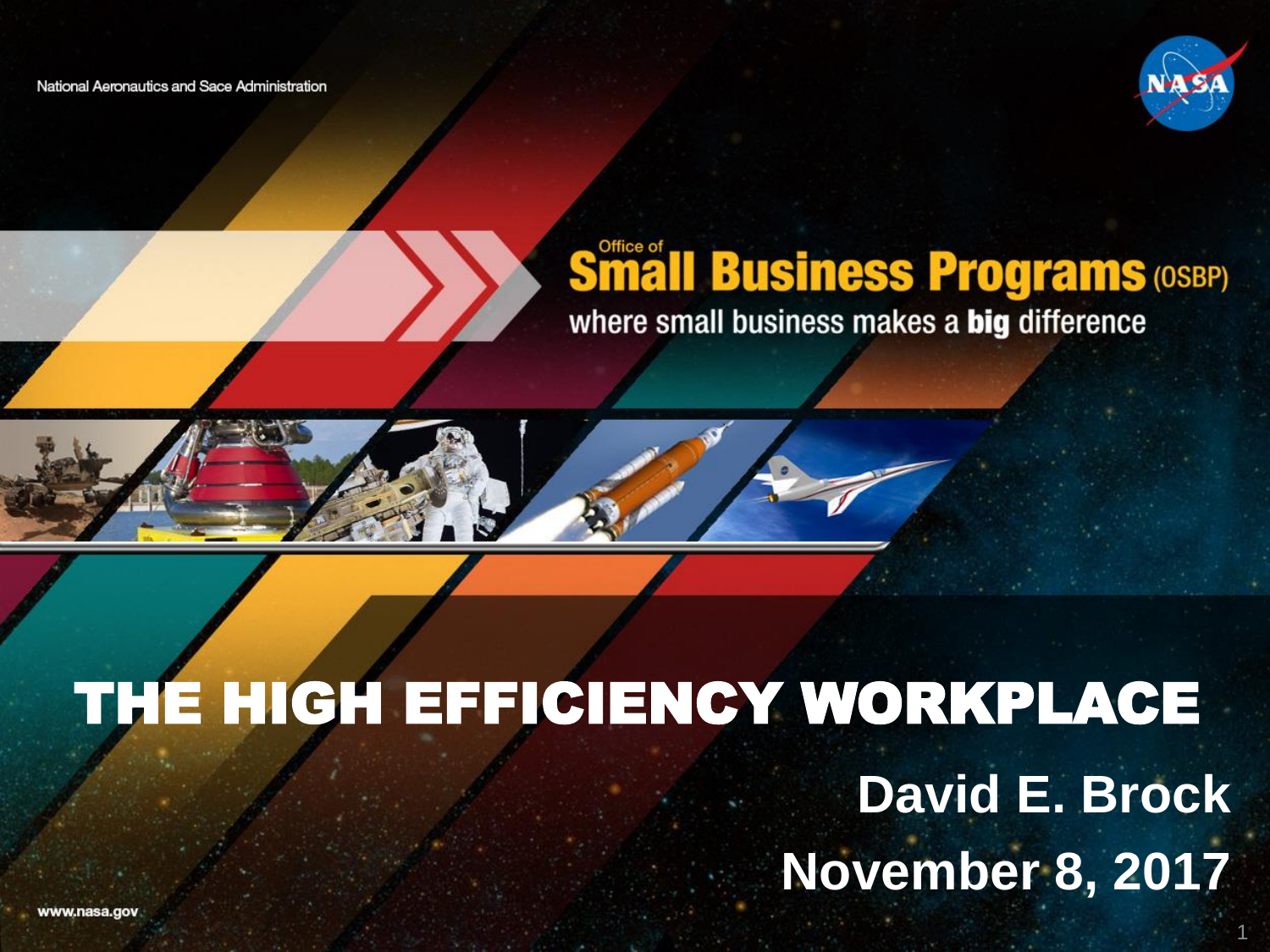### Fundamentals of Work

- How we plan and execute
- How persistent and consistent we are
- How prepared and organized we are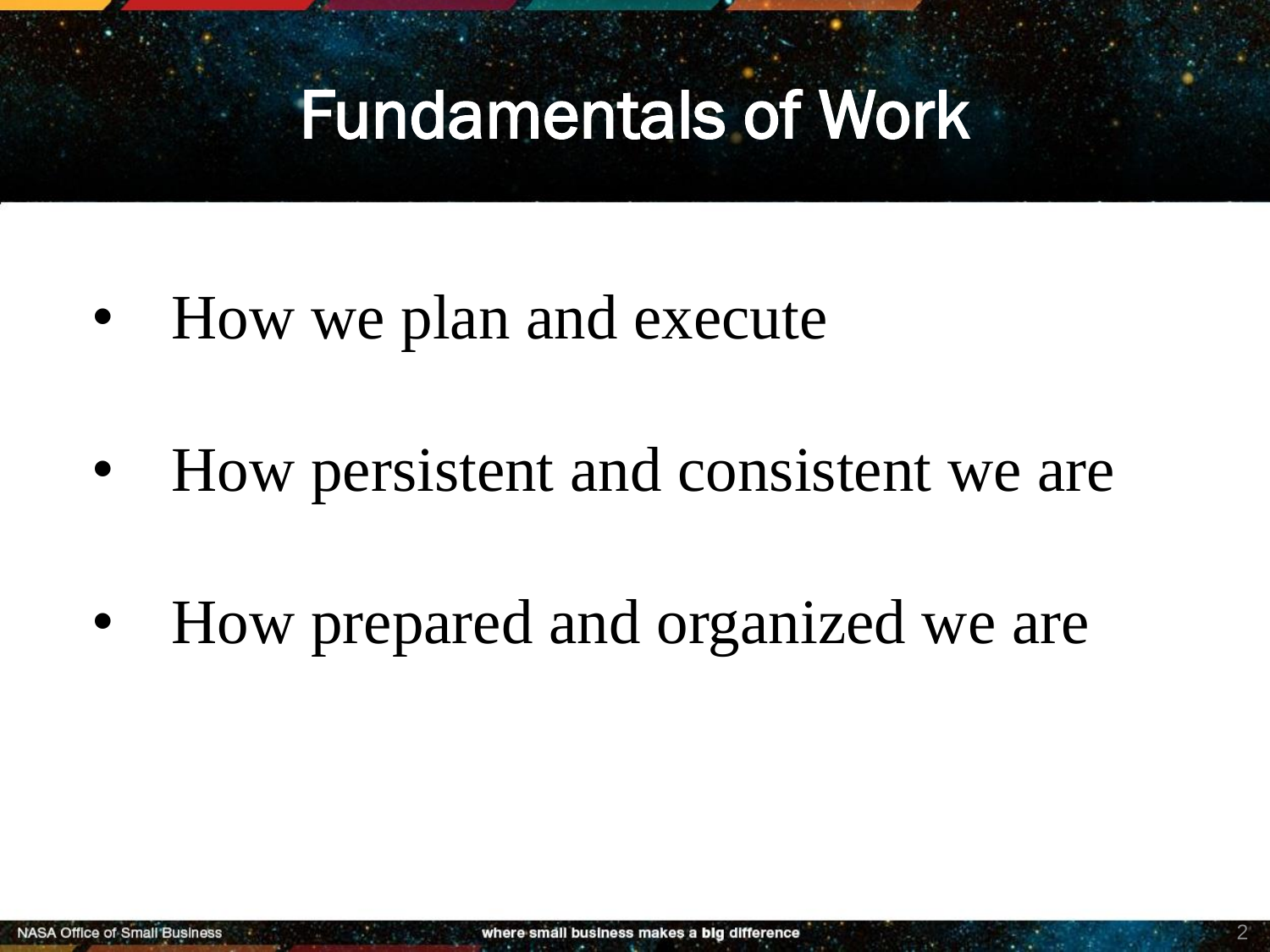# Plan it Out

- Create a master task list.
- From master task list create a weekly task list.
- From weekly task list create a daily task list.
- Plan each day's work schedule the day before Should be the last task of day.
- Do work in batches Work in blocks of time.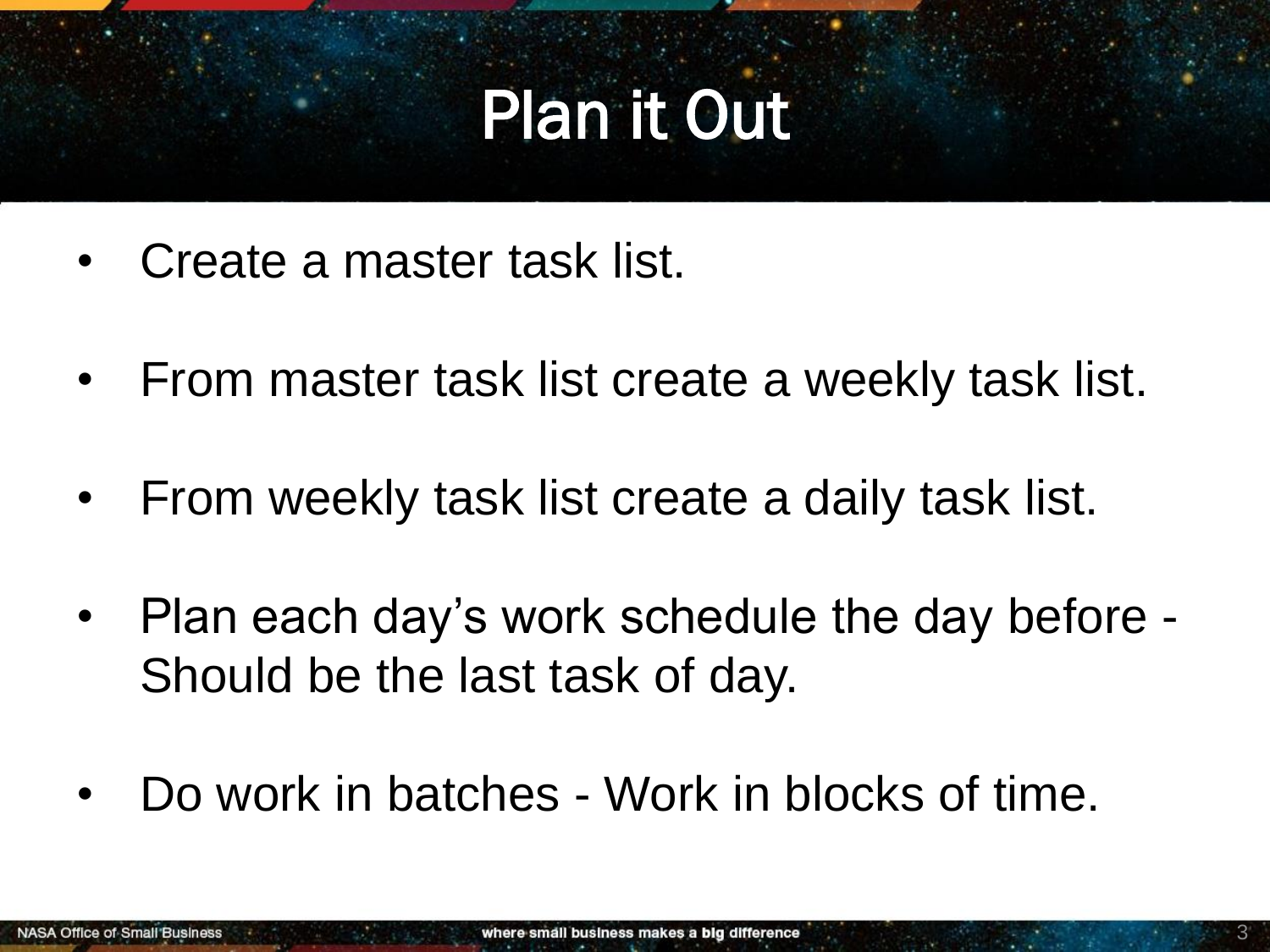# Plan it Out (Cont.)

- Peter Drucker said to spread work over periods of 90 minutes.
- Parkinson's law states, "That work tends to fill up, or adjust to the time available or allotted for it".
- Plan it first, finish it fast If you spend 50% of your time planning you will finish it twice as fast .
- By setting aside a time for that frame of work, you have a much better chance of getting it done.
- Remember, the way you eat an elephant is one bite at a time.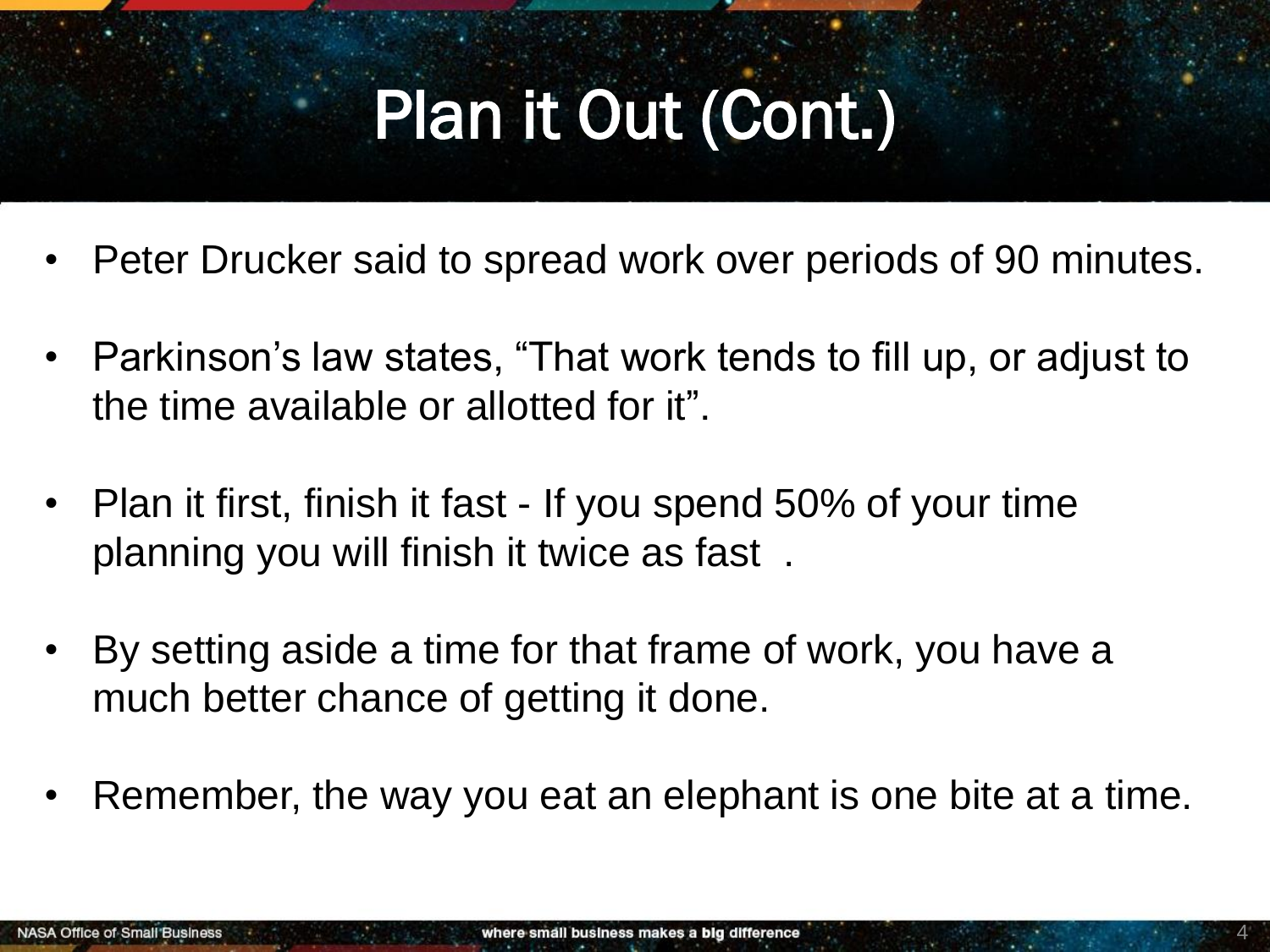# Do it Now

- Act on item the first time you touch it or read it Procrastination is a bad habit.
- Worst to first concept Do the thing you like to do least, first.
- Build decisiveness into your work habits It's just as much deciding what you want to do as what you will do.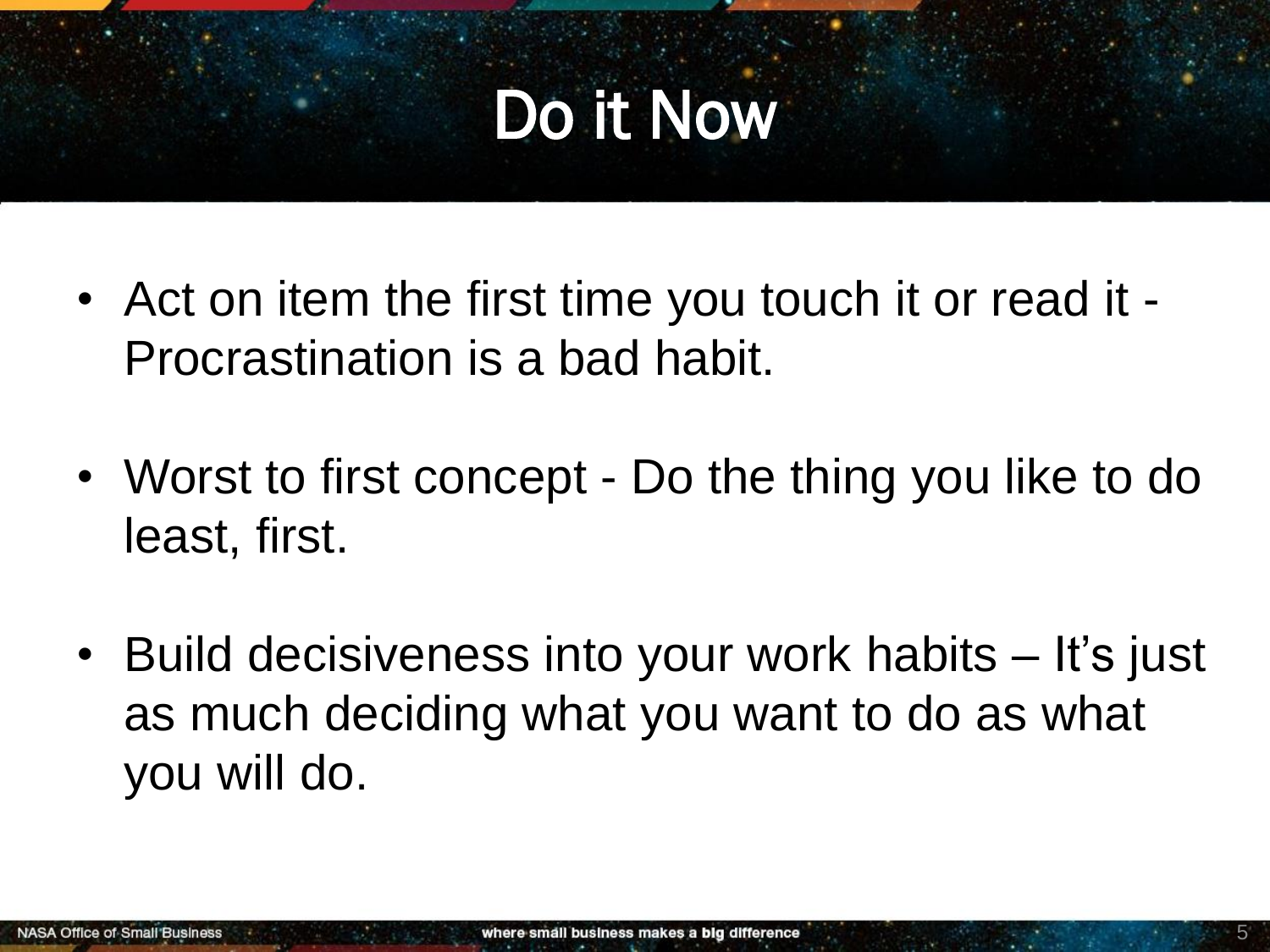### Productivity Enhancers

- Eliminate daily inefficiencies (e.g., Poor organization, procrastination, working on the wrong priorities, etc.)
- Improving work processes must be part of everyday work.
- You have as much control over your time as you exert.
- Speed of execution is a competitive advantage.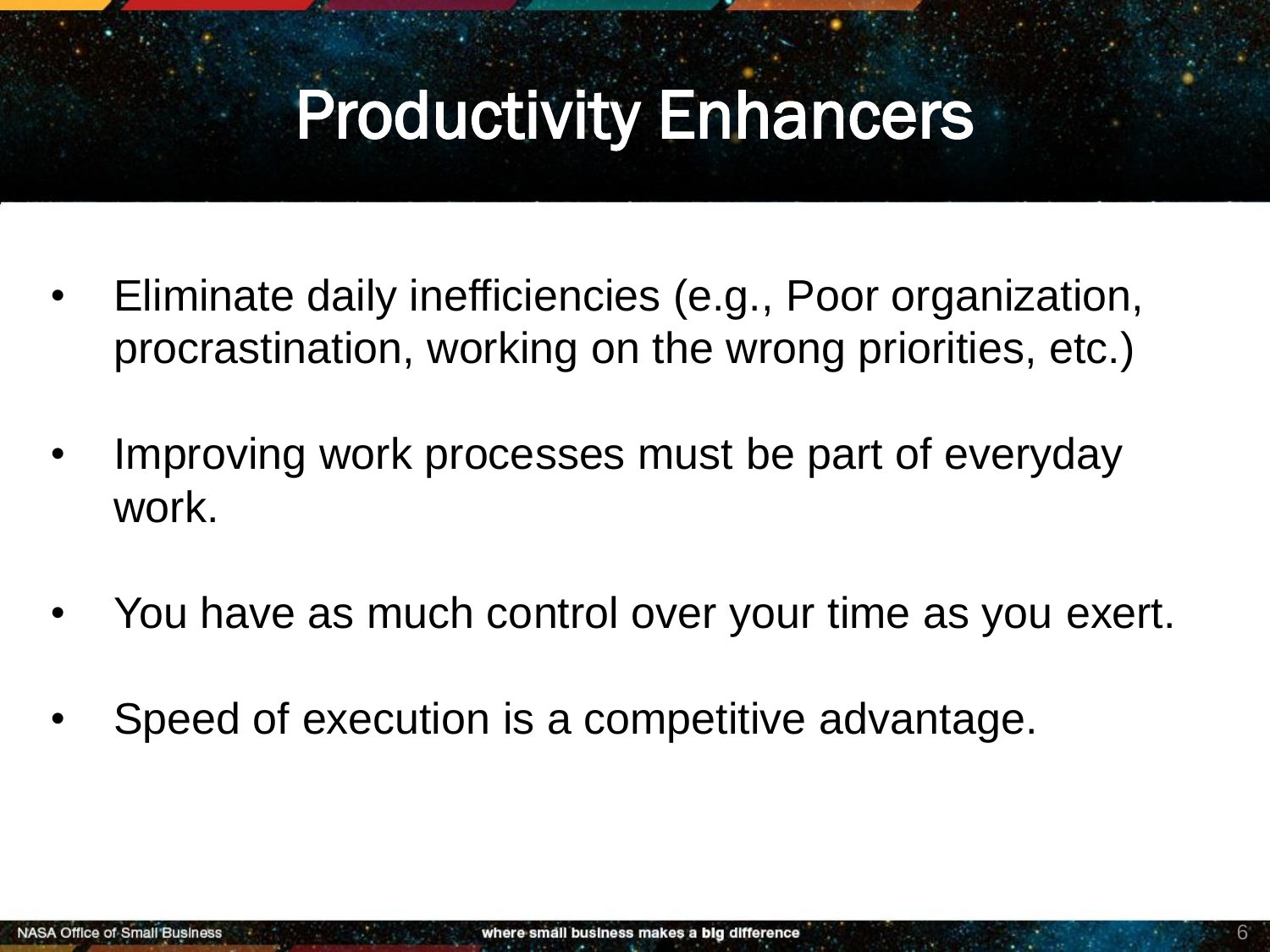## Working Smart

- Limit amount of time spent reading and responding to emails.
- Manage your hours at work
- Learn to say no
- Delegate
- Process emails three times daily.